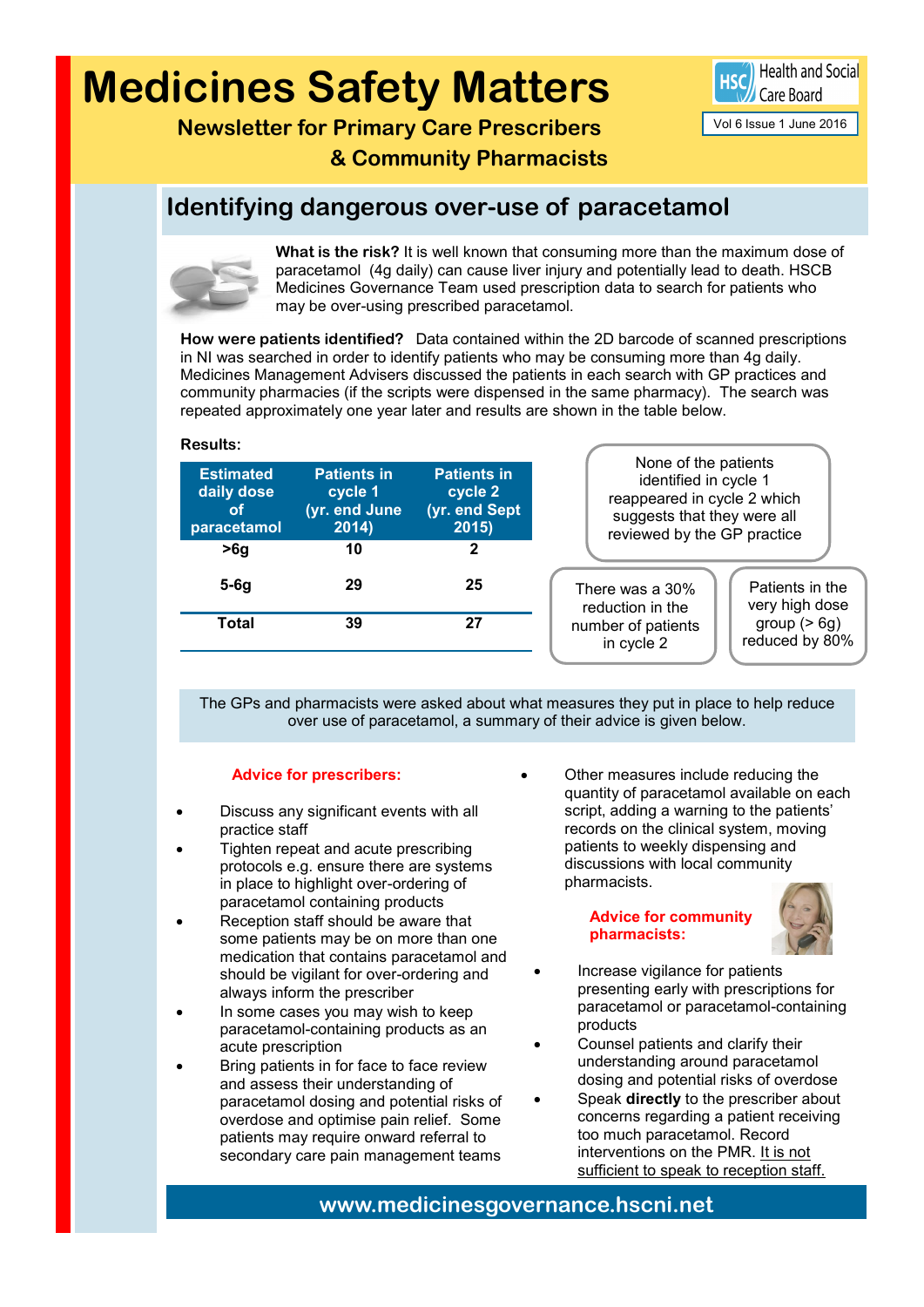### **Ticagrelor - Think Twice Daily**

Ticagrelor (Brilique®) is an anti-platelet agent that reversibly inhibits the platelet adenosine diphosphate receptors. It is initiated under the supervision of a cardiologist and is used in acute coronary syndromes e.g. post MI in combination with aspirin for up to 12 months.

Ticagrelor is currently the **only** anti-platelet agent that must be taken twice daily. Ticagrelor maintenance dose is 90mg BD.

A number of patients have been reviewed in secondary care who have either been prescribed or are taking their ticagrelor **once daily** instead of **twice daily**.



| Anti-platelet agent | <b>Administration</b> |
|---------------------|-----------------------|
| Aspirin             | Once daily            |
| Clopidogrel         | Once daily            |
| Prasurgel           | Once daily            |
| <b>Ticagrelor</b>   | <b>Twice daily</b>    |

- The risk of thrombosis is increased in patients who are taking sub-optimal doses of anti-platelet agents, particularly in patients who have undergone coronary artery stent insertion
- Prescribers and pharmacists are asked to be vigilant in prescribing and clinically checking this specific administration schedule.

**Advice for prescribers and community pharmacists:**

- Review patients prescribed ticagrelor to ensure that there are clear directions for twice daily administration. Query once daily doses with the prescriber.
- Verbally reinforce the administration directions with patients, especially those who have previous experience of single daily dosing with other anti-platelet agents.

### **Z drugs on private prescriptions**

Patients who are being seen under Health Service arrangements by their own GP should not receive private prescriptions for medications that are otherwise available without charge.



This happened recently when GP practices prescribed schedule 4 controlled drugs to a number of their registered patients on private prescriptions which were then dispensed on an on-going basis.

The private prescriptions were for zopiclone and zolpidem which are available without charge under the Health Service arrangements.

Learning from the investigation to date has identified that:

- Prescribing should have been under Health Service arrangements
- In some cases, prescription of the controlled drugs may have been excessive
- In some cases, the prescriber's signature was illegible and there was no printed prescriber's name on the prescription
- If there is a concern that a prescription may not be wholly appropriate for the patient, the pharmacist must speak directly to the prescriber about this and should only dispense the medication if they are satisfied that it is appropriate to do so.

NICE and the HSCB have previously issued guidance on the prescribing of Z drugs and recommend that hypnotics should be prescribed for short periods of time only, in strict accordance with their licensed indications.

Further information issued to GPs and pharmacies is available here: <http://primarycare.hscni.net/3817.htm> http://www.medicinesgovernance.hscni.net/ primary-care/controlled-drugs/ correspondence/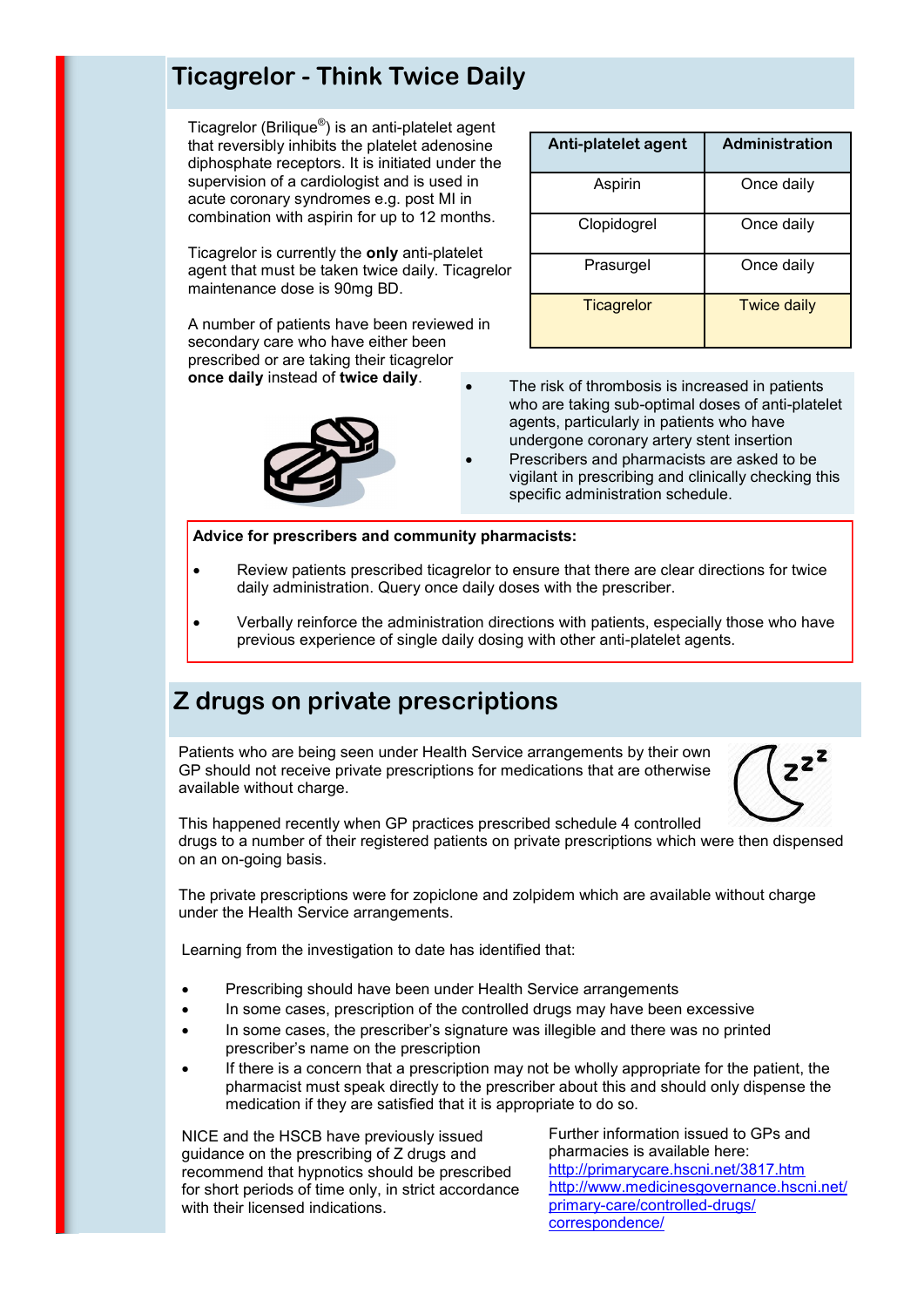# **Amlodipine + simvastatin = review statin dose**

#### **A number of patients have been identified who are still taking amlodipine and simvastatin 40mg.**

Concurrent use of amlodipine and simvastatin causes a significant increase in blood levels of simvastatin such that, in practice, the effect is double that compared to uninhibited simvastatin. Therefore, in patients on amlodipine 10mg plus simvastatin 20mg, the effect is similar to receiving simvastatin 40mg alone. The same applies for higher doses of simvastatin where the risk



of adverse effects is much greater. Simvastatin 80mg is no longer recommended due to the increased risk of myopathy.

In 2012, the [MHRA](https://www.gov.uk/drug-safety-update/simvastatin-updated-advice-on-drug-interactions) issued advice regarding the increased risk of myopathy associated with prescribing simvastatin 80mg or lower doses of simvastatin in conjunction with other interacting medicines. Following this advice, the licensed doses in the medicine SPCs were updated.

- No clinically significant interaction between amlodipine and atorvastatin has been reported.
- Atorvastatin is the statin of choice in the Northern Ireland Formulary [http://niformulary.hscni.net](http://niformulary.hscni.net/Pages/default.aspx)

| <b>Commonly prescribed</b><br>interacting<br>medicines*            | <b>Prescribing</b><br>recommendations    |
|--------------------------------------------------------------------|------------------------------------------|
| Potent CYP3A4 inhibitors<br>e.g.<br>Erythromycin<br>Clarithromycin | Contraindicated with<br>simvastatin      |
| Fusidic acid                                                       | Not recommended with<br>simvastatin      |
| Amiodarone<br>Verapamil<br>Amlodipine<br>Diltiazem                 | Do not exceed 20 mg<br>simvastatin daily |
| Other fibrates<br>(except fenofibrate)                             | Do not exceed 10 mg<br>simvastatin daily |

#### **Advice for prescribers and community pharmacists:**

 Amlodipine, diltiazem & verapamil are frequently prescribed in patients who are also taking statins. Prescribers and pharmacists should be aware that the dose of simvastatin should not exceed 20mg.

- Identify patients taking these calcium channel blockers with simvastatin 40mg & at their next routine review, either:
	- Switch to atorvastatin 10-20mg or
	- Reduce simvastatin to 20mg

\* Full list of interacting medicines see [http://](http://www.medicines.org.uk/emc/medicine/1201) [www.medicines.org.uk/emc/medicine/1201](http://www.medicines.org.uk/emc/medicine/1201)

# **Prescribing mix-ups**

| <b>Drug prescribed</b>                                                    | Drug intended                                                             | Prescription was for a child. The parent had<br>taken the prescription to a number of                                         |
|---------------------------------------------------------------------------|---------------------------------------------------------------------------|-------------------------------------------------------------------------------------------------------------------------------|
| Mebeverine 50mg/5ml<br>suspension x 300ml                                 | Mebendazole 100mg/5ml<br>suspension x 300ml                               | pharmacies who had been unable to supply<br>the product immediately as it was a<br>'special'. The unusual dose was eventually |
| Take one 5ml dose now<br>then repeat dose if<br>necessary after two weeks | Take one 5ml dose now then<br>repeat dose if necessary<br>after two weeks | queried by a pre-reg pharmacist & the GP<br>was contacted.                                                                    |

| Drug prescribed               | Drug intended                  | Both are used under the supervision of<br>specialists; mercaptopurine is used in Crohn's                                                                               |
|-------------------------------|--------------------------------|------------------------------------------------------------------------------------------------------------------------------------------------------------------------|
| Mercaptamine 25mg<br>capsules | Mercaptopurine 50mg<br>tablets | disease, ulcerative colitis and leukaemia and<br>mercaptamine for nephropathic cystinosis.<br>A reminder about this potentially serious mix up<br>is noted in the BNF. |